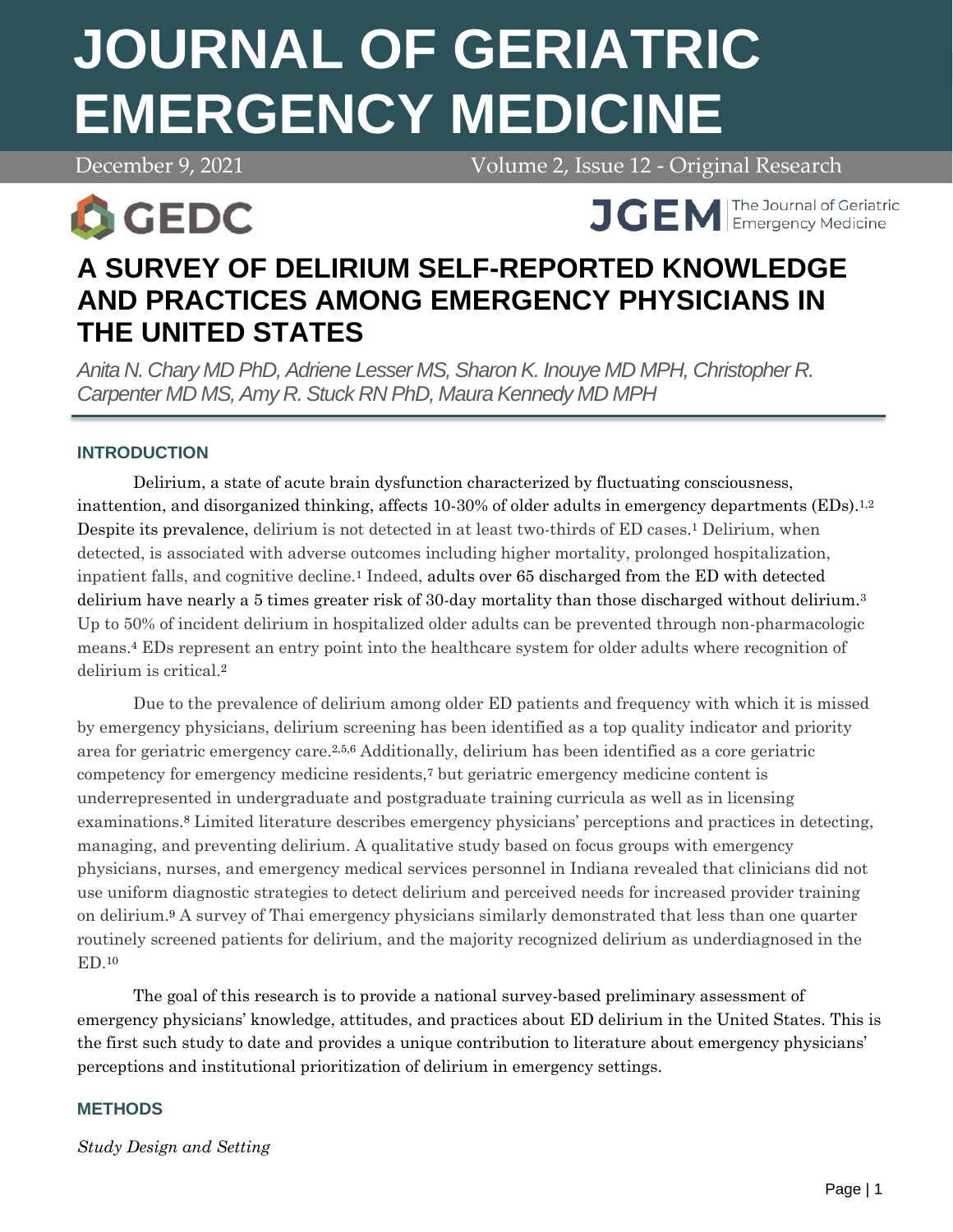An electronic survey asking emergency physicians about their knowledge and perceptions of delirium in older ED patients was developed by study investigators with expertise in geriatric emergency medicine and/or delirium (AL, SKI, CRC, AS, MK). With the goal of reaching a broad set of general emergency physicians, the survey was created for distribution to emergency physician members of the American College of Emergency Physicians (ACEP) Emergency Medicine Practice Research Network (EMPRN). EMPRN survey respondents are full- or part-time attending physicians who are board certified or eligible for board certification in emergency medicine and agree to respond to several short surveys per year.

#### *Selection of Participants*

EMPRN invited its 734 members by e-mail to complete the electronic, self-administered and anonymous survey in March 2019 (Survey #19). Following the initial invitation, two e-mail reminders were sent to EMPRN members approximately two weeks apart.

#### *Measurements*

The survey consisted of nine close-ended questions with multiple choice or 5-point Likert scale response categories asking physicians about their personal knowledge and institutional prioritization of delirium prevention, detection, and management, delirium protocols enacted in their EDs, and perceived challenges or knowledge gaps relating to delirium in the ED setting (see Appendix A). Four closed-ended multiple-choice demographic questions were included regarding participant age, gender, ethnicity, and region. Specific questions about delirium protocols were logic-based and administered only if a respondent reported the existence of a delirium protocol in their ED work environment. Survey respondents were permitted to omit a response to any question.

# *Data Analysis*

EMPRN provided investigators with raw de-identified survey responses. Frequencies of responses were calculated and descriptive statistics were generated using Microsoft Excel. Missing responses were excluded.

# *Ethics Approval*

The Institutional Review Board of Massachusetts General Brigham deemed this project as quality improvement not requiring study protocol review. ACEP EMPRN members join the network voluntarily and do not provide informed consent for survey participation, but rather complete a form to attest to agreement that submitted data may be used in a de-identified way for research and publication.<sup>11</sup>

# *Patient and Public Involvement*

Patients and the public were not involved in the design, conduct, reporting, or dissemination plans of this research.

# **RESULTS**

# *Characteristics of Study Subjects*

One hundred ninety-seven of 734 EMPRN physician members participated in the survey, for an overall response rate of 27%. Survey respondents were from 43 US states. The majority of survey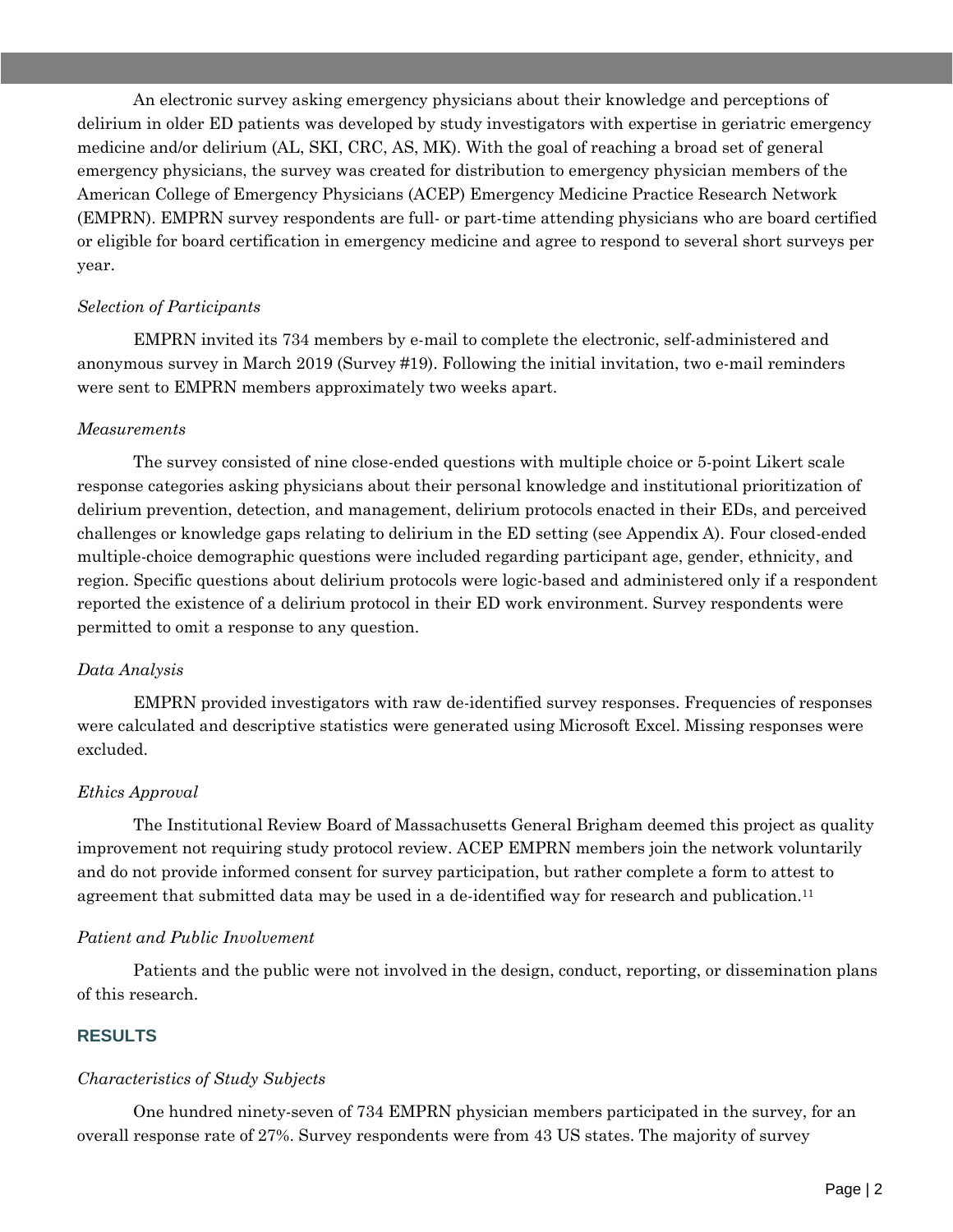respondents were white male physicians. Demographics of survey respondents are further outlined in Table 1 and are broadly comparable to demographics of EMPRN participants for the 2019 year, 75% of whom were male, 81% of whom were age 40-69, and 76% of whom were White. There was some variation in Black and Hispanic composition of the survey respondent (0.5% and 1.5%, respectively) vs. broader EMPRN groups (2% and 2.5%, respectively), likely owing to relatively lower representation of these groups in EMPRN as well as smaller sample size of delirium survey respondents. Additionally, while EMPRN participants come from all 50 US states, 43 states were represented by delirium survey respondents. Null responses are excluded from the results presented below.

| Characteristic           | $\boldsymbol{n}$ |
|--------------------------|------------------|
| Age $(N=195)$            |                  |
| 30 to 39                 | 29 (15%)         |
| 40 to 49                 | 64 (33%)         |
| 50 to 59                 | 51 (26%)         |
| 60 to 69                 | 42 (22%)         |
| 70 to 79                 | 9(5%)            |
| Gender $(N=195)$         |                  |
| Male                     | 147 (75%)        |
| Female                   | 48 (25%)         |
| Ethnicity/Race $(N=193)$ |                  |
| Asian                    | 9(5%)            |
| White                    | 148 (76%)        |
| <b>Black or African</b>  | $1(0.5\%)$       |
| American                 |                  |
| Hispanic or Latino       | 3(1.5%)          |
| Two or More Races        | 7(4%)            |
| Other                    | 25 (13%)         |
| Region $(N=195)$         |                  |
| Midwest                  | 50 (26%)         |
| Northeast                | 33 (17%)         |
| West                     | 45 (23%)         |
| South                    | 67 (34%)         |
|                          |                  |

**Table 1. Demographics of Survey Respondents** 

Null responses were excluded from the table.

#### *Main Results*

Self-Reported Knowledge of Delirium Detection, Management, and Prevention

When asked to rate their own knowledge of detecting and managing delirium on a Likert scale (0=Not applicable, 1=Fundamental awareness, 2=Novice, 3=Intermediate, 4=Advanced, 5=Expert), the majority of respondents reported intermediate (91/196, 46%) or advanced (91/196, 46%) knowledge (Figure 1). Most reported intermediate (118/194, 61%) or advanced (40/194, 21%) knowledge of delirium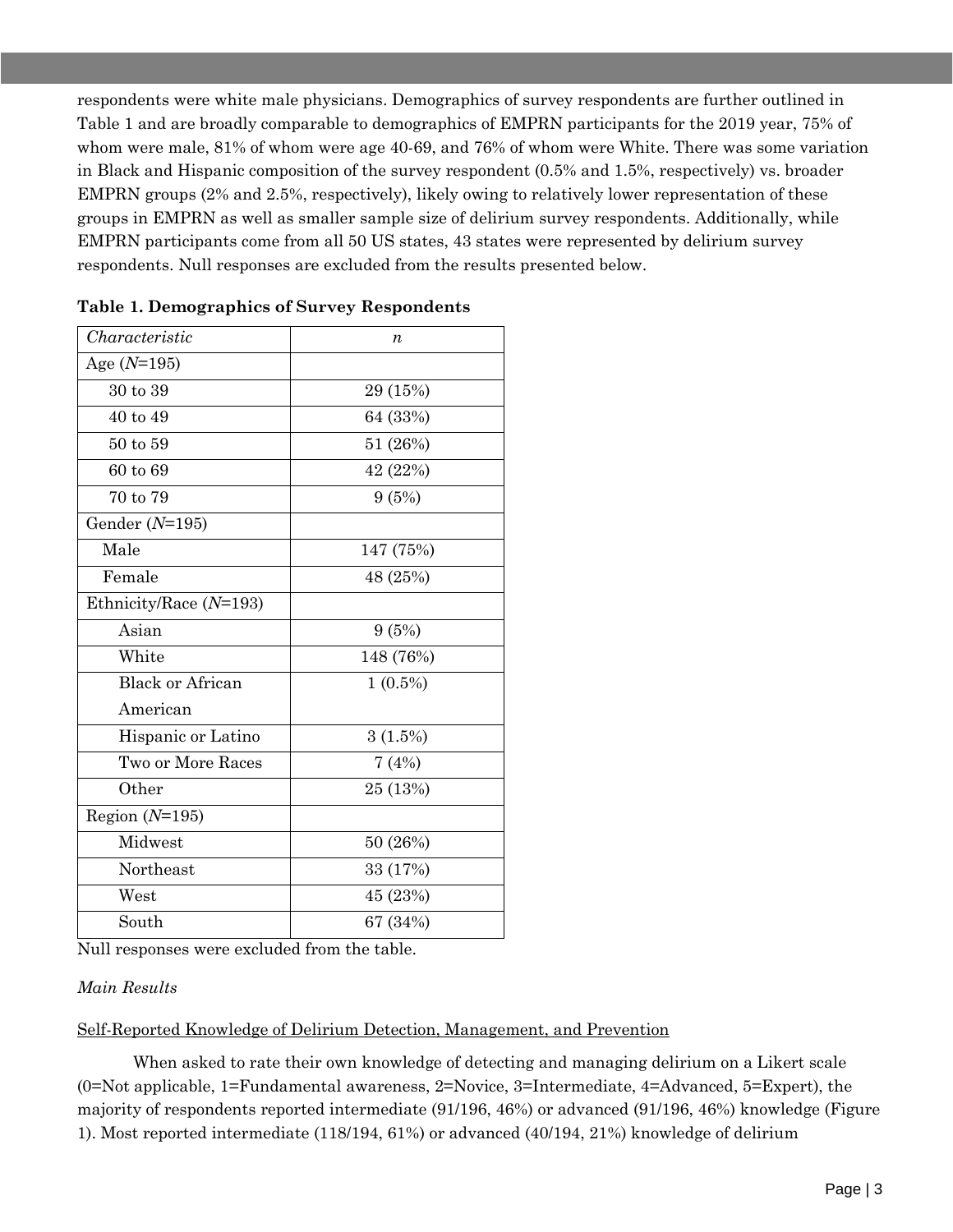prevention on the same Likert scale (Figure 1). With respect to personal concern about discharging a patient with unrecognized delirium home, 60% of providers reported they would be very (27/196, 14%) or somewhat (89/196, 45%) concerned about discharging a patient with delirium, with 40% reporting they would feel less concerned (43/196, 22%), not concerned (8/196, 4%), or neutral (29/196, 15%).

**Figure 1:** Physician perception of (a) personal knowledge about delirium detection and management (n=196) and delirium prevention (n=194) and (b) institutional prioritization of delirium detection and management (n=195) and delirium prevention (n=196) in their emergency department. "Not applicable" and null responses were excluded from the figure.







#### Emergency Department Protocols

Twenty-seven respondents (27/197, 14%) reported that the ED where they work has a protocol to address delirium. Among those reporting delirium protocols at their institutions, most protocols focused on management (20/27, 74%) and detection/screening (19/27, 70%) and to a lesser degree on prevention (8/27, 30%). Respondents with an institutional protocol for delirium screening reported that screening was most often performed by a triage nurse  $(11/27, 41%)$  or clinical nurse  $(9/27, 33%)$ , and less frequently by a physician (6/27, 22%), geriatrics team (3/27, 11%), advanced practice provider (2/27, 7%), or other staff member (2/27, 7%). The majority of respondents reporting an institutional delirium protocol estimated that they and their colleagues adhered to the protocol (20/27, 74%). Among those who did not report adherence (7/27, 26%), suspected reasons for non-adherence among their peers included forgetting to apply the protocol (6/7, 86%), time constraints (4/7, 57%), not being convinced the protocol is necessary (3/7, 43%), limited staff awareness about the protocol (2/7, 29%), and follow-up actions for a positive screen not being clear or feasible (2/7, 29%). Those reporting working in an ED with a delirium protocol were more likely to rank themselves as having advanced or expert knowledge of delirium detection and management (17/27, 63%) compared to the total sample (100/196, 51%). Those with an ED delirium protocol were also more likely to rank their knowledge of delirium prevention as advanced or expert (12/27, 45%) compared to the total sample (43/194, 23%). Those with a delirium protocol were slightly less likely to be somewhat or very concerned about discharging delirious patients home (14/27, 52%) compared to the total sample (116/196, 59%). Notably, within the total sample, 86% (167/195) reported not having a formal way to document delirium if detected. Of those who reported having an ED delirium protocol, 52% (14/27) reported having a formal way to document delirium.

#### Major Challenges and Delirium Prioritization

When asked about the major challenges in diagnosing, preventing, and managing delirium, the majority of respondents reported environmental factors associated with the ED (159/193, 82%), difficulties identifying delirium in people with dementia (145/193, 75%), and time constraints (124/193, 64%; Table 2).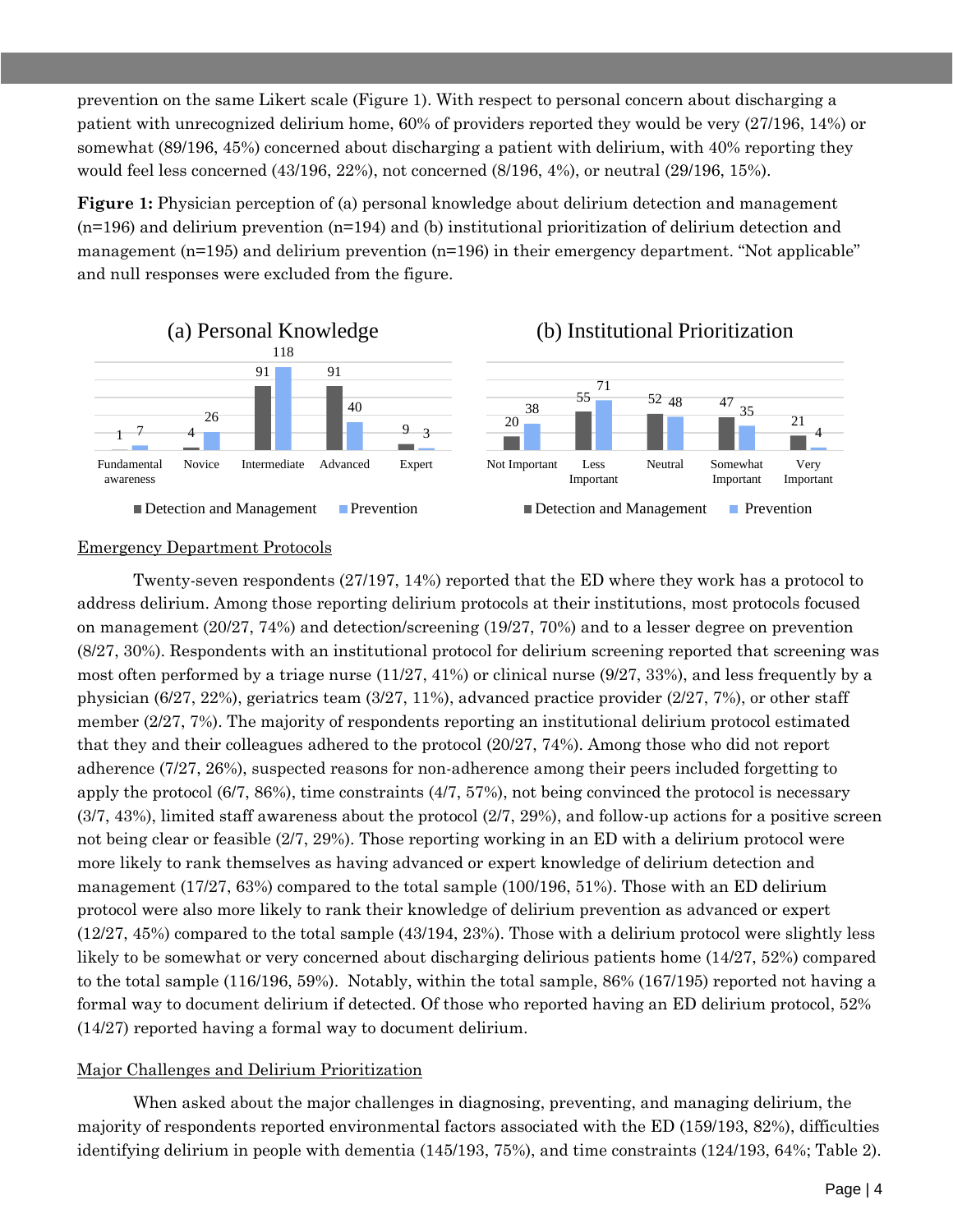Most respondents viewed education on delirium for emergency clinicians (132/190, 69%) and nurses (111/190, 58%) as resources that could be helpful to address ED delirium, and nearly half perceived additional geriatrics/psychiatry presence in the ED (88/190, 46%) and pharmacist assistance with medication reconciliation (88/190, 46%) as other useful tools to address ED delirium (Table 2).

**Table 2.** Provider perception on key challenges and knowledge gaps around delirium in the ED and tools and resources that would be helpful in addressing delirium in the ED. Abbreviations: ED=emergency department; MD=physician; NP=nurse practitioner; PA=physician assistant; RN=registered nurse.

| Key issues or knowledge gaps in diagnosing, preventing or managing delirium $(N=193)$                                 |           |  |
|-----------------------------------------------------------------------------------------------------------------------|-----------|--|
| Issue Identified                                                                                                      | $n(\%)^*$ |  |
| ED environment makes it challenging to implement non-pharmacologic approaches<br>to delirium prevention or management | 159 (82%) |  |
| Challenge of identifying delirium in patients with dementia                                                           | 145 (75%) |  |
| Clinical time constraints                                                                                             | 124 (64%) |  |
| Lack of availability of collateral information for patients with dementia                                             | 99 (51%)  |  |
| Lack of knowledge about non-pharmacologic management strategies for delirium                                          | 59 (31%)  |  |
| Under appreciation of the clinical significance of delirium                                                           | 55 (28%)  |  |
| Lack of knowledge about delirium prevention measures                                                                  | 57 (30%)  |  |
| Lack of knowledge or recognition of the hypoactive subtype of delirium                                                | 57 (30%)  |  |
| Lack of knowledge about what medications to order                                                                     | 46 (24%)  |  |
| Lack of billable code(s) for acute delirium and/or delirium prevention                                                | 17 (9%)   |  |
| Utility of tools or resources for addressing delirium in the emergency department<br>$(N=190)$                        |           |  |
| Tool or resources                                                                                                     | $n(\%)$   |  |
| Education for physicians/NP/PA on delirium                                                                            | 132 (69%) |  |
| <b>Education</b> for nurses                                                                                           | 111 (58%) |  |
| More geriatrics/psychiatry presence in the ED                                                                         | 88 (46%)  |  |
| Pharmacist help for deliriogenic medications, medication reconciliation                                               | 88 (46%)  |  |
| Education for family members/patients                                                                                 | 73 (38%)  |  |
| Delirium champion (MD, NP, PA or RN based in the ED)                                                                  | 42 (22%)  |  |

\*Totals exceed 100% as providers were allowed to select multiple answers.

Null responses were excluded from the table.

Institutional Prioritization about Delirium in the Emergency Department

Respondents varied in perceptions about delirium detection and management as an institutional priority for their ED, with 11% (21/195) reporting it was a very important, 24% (47/195) as somewhat important, 27% (52/195) as neutral, 28% as less important than other priorities (55/195), and 10% (20/195) as not important (Figure 1). Notably, respondents reported that delirium prevention in the ED was a lower priority for their institution, with 36% (71/196) reporting it as less important than other priorities within emergency medicine and 19% (38/196) as not important (Figure 1).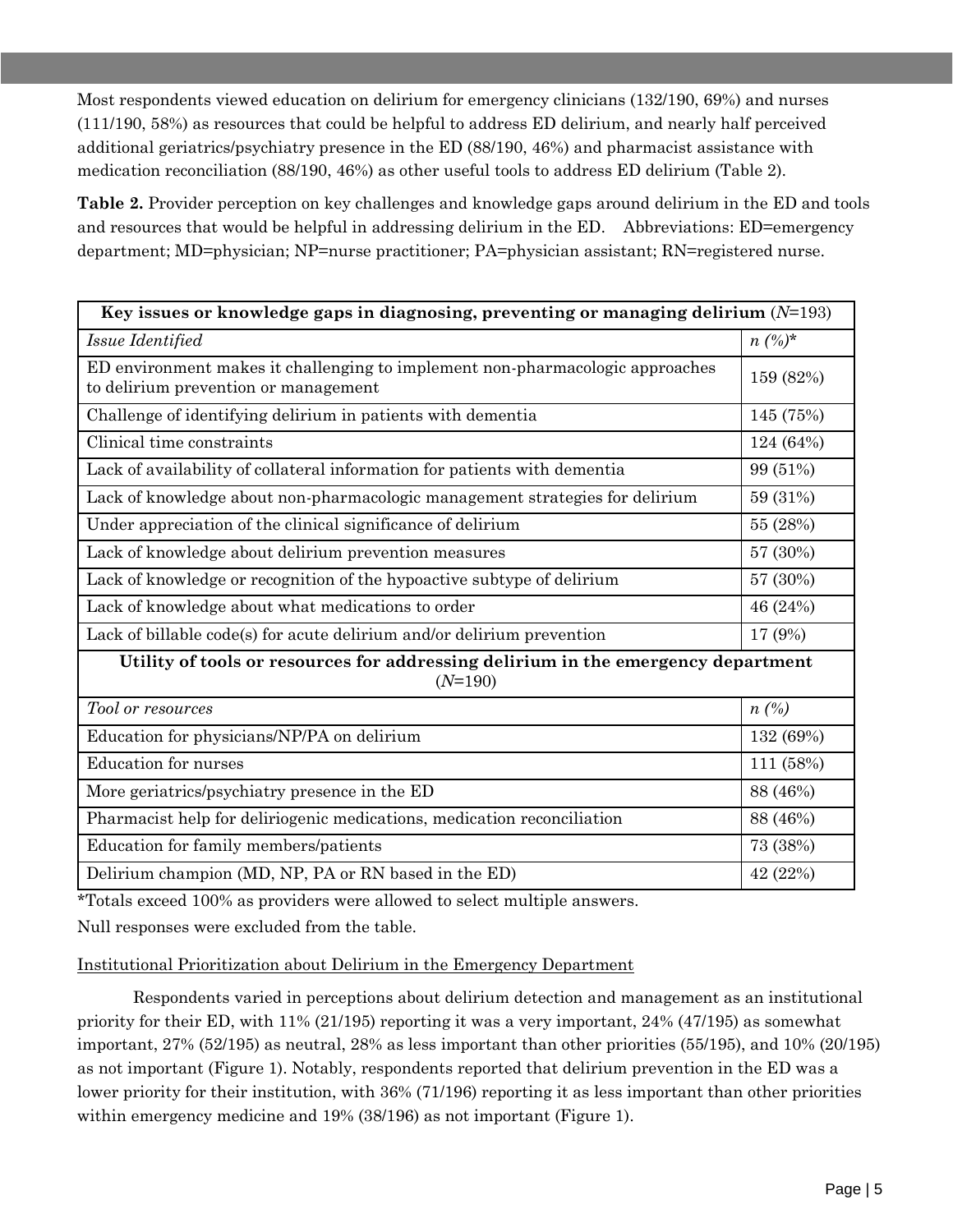#### **DISCUSSION**

This survey-based research with general emergency physicians highlights several important points. First, these responses reveal asynchrony between emergency physicians' self-perceptions and actual research into this topic. While most physicians surveyed perceived having intermediate or advanced knowledge of delirium detection, clinical research consistently demonstrates that ED staff correctly identify delirium only 35% of the time when it is present.<sup>1</sup> Additionally, almost half of respondents reported neutrality or low levels of concern about discharging a patient with unrecognized delirium. This finding is concerning, given higher mortality rates among adults discharged from the ED with detected delirium<sup>3</sup> and that unknowingly discharging a patient with delirium may be associated with higher mortality.<sup>12</sup> These incongruities highlight the need for increased training about delirium among emergency clinicians, echoing findings from other studies,<sup>2,9</sup> and supported as an important strategy by the survey respondents themselves.

Because of the high prevalence of delirium among older ED patients and under-recognition of delirium by emergency physicians, delirium screening has been identified as a top quality indicator and priority for geriatric emergency care.2,5,13 Nonetheless, the majority of respondents reported a lack of institutional protocols for detecting and/or managing delirium. While nationwide data are not yet available, a minority of ACEP geriatric-accredited EDs (22%) currently have delirium protocols in place.<sup>14</sup> Further systematic reviews will help identify delirium prevention and management protocols across EDs globally.<sup>19</sup>

Of note, ED-specific tools have recently been developed to assist clinicians with the detection, prevention, and management of delirium.2,15,16 One of these toolkits, ED-DEL, specifically addresses the mismatch between physician perceptions and real-world clinical practice in delirium detection by offering a change package with strategies on creating awareness and engaging ED clinicians in delirium training and protocol development. Actions recommended to prioritize delirium initiatives within an ED include having a geriatrics champion collaborate with frontline clinicians in delirium initiative development, aligning initiatives with hospital leadership priorities, linking the initiative to geriatric ED accreditation status, and appealing to business/administrative interests such as quality measures or financial penalties that could impact patient safety and reimbursements, respectively.<sup>2</sup> Currently, little is known about barriers and facilitators to adoption and implementation of the ED-DEL change package and other ED delirium tools. These represent important topics for future research, $1,15$  particularly given our findings regarding perceived non-adherence to protocols. Our findings do offer initial insights into two barriers previously described in ED literature—specifically, clinician time constraints<sup>17</sup> and difficulty identifying delirium among those with dementia18—which similarly merit further exploration.

Our survey data also reveal a major challenge of a lack of standardized approaches to documenting delirium when detected. Indeed, clinicians may interchangeably use the clinical impressions of "altered mental status," "delirium," or "encephalopathy" due to overlap in presentation, though each diagnosis carries different implications for patient management, quality measures, and hospital reimbursement.<sup>20,21</sup> Improvement in documentation of delirium represents an important component of ED delirium initiatives, as integration of delirium assessment into the electronic medical record has previously been shown to improve communication within care teams and treatment for patients with positive delirium screening in acute geriatric care.22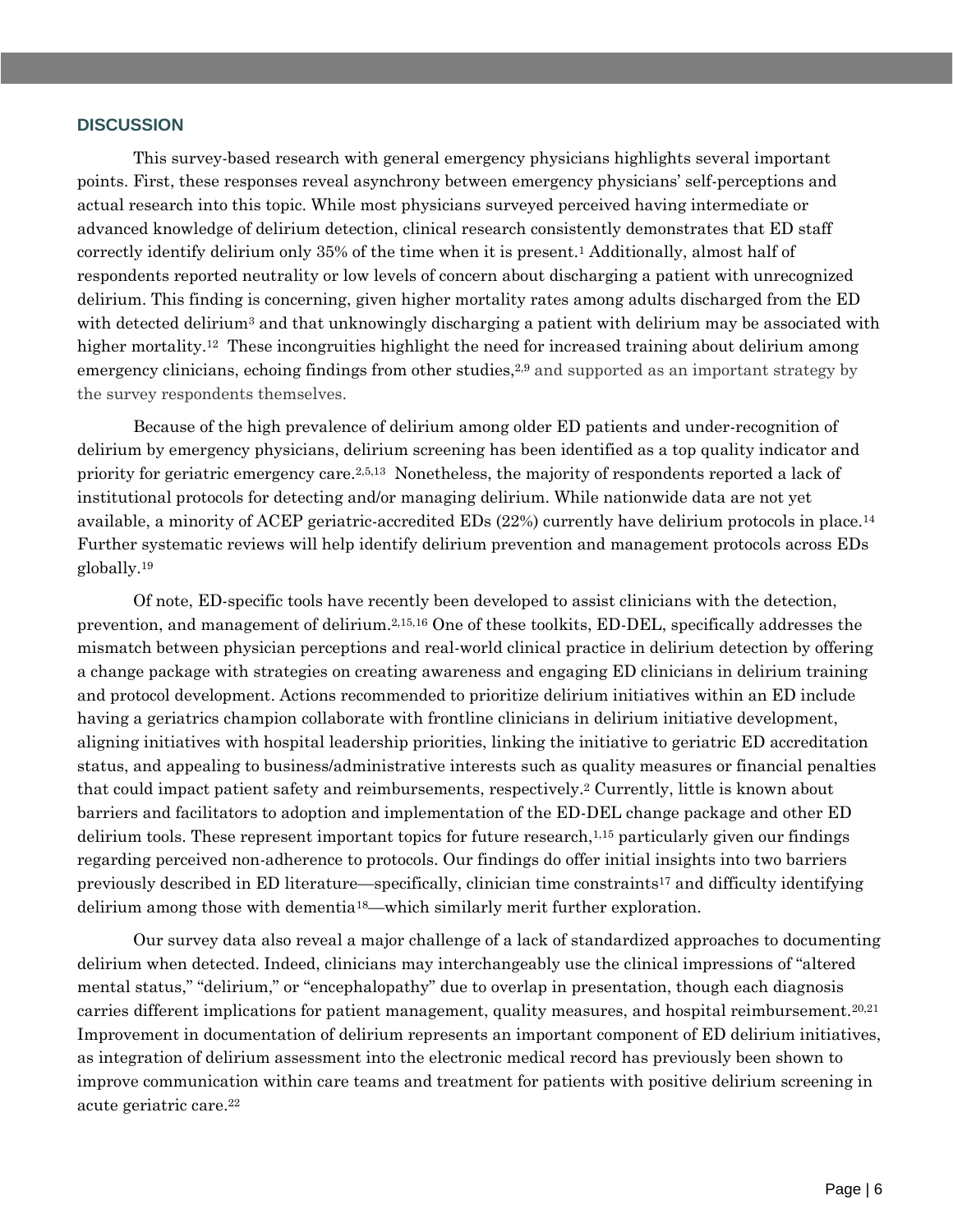This study faces several limitations. First, surveyed physicians had opted to participate in a national research network, and the survey had a low response rate of 27%, though this is similar to the typical 25-50% response rate reported for other EMPRN surveys.<sup>11</sup> Additionally, information was not collected about participants' practice settings (academic vs. community; urban, suburban, vs. rural; adultonly vs. general; geriatric accreditation status; annual volume) or training in geriatric emergency medicine. As such, the generalizability of the results to the broader population of emergency physicians and departments in the United States cannot be fully ascertained. However, an important strength of this study is its focus on general emergency physicians in the United States, whose perspectives on delirium prioritization are not well-characterized, in contrast to those of geriatric emergency physicians.13 The survey collected subjective self-reports of individuals' knowledge about delirium, rather than objectively testing respondents' understanding of delirium detection, management, and prevention. Physicians with training and/or expertise in delirium may have been more likely to respond. The survey also asked respondents to report on whether a delirium protocol exists at their institution; it is possible some respondents were unaware of existing protocols at their institutions. Within the EMPRN network, there may have been more than one survey respondent from a single ED, which could also impact information about presence of delirium protocols. As the survey asked respondents to describe institutional prioritization and others' use of ED delirium protocols, results reflect physicians' own perceptions and may not accurately reflect practice. However, survey data offer important insights into physicians' own experiences. Finally, this study focused on attending emergency physicians and does not represent the views of advanced practice providers, nurses, resident physicians, and non-emergency physicians who work in EDs, all of whom play important clinical roles in addressing delirium in different institutional settings. Understanding these stakeholders' perspectives represents an important direction for future research.

# **CONCLUSION**

Surveyed emergency physicians overall self-report high knowledge of delirium detection and management, contrasting with prior research demonstrating low ED delirium detection rates. Selfreported variability of institutional prioritization of delirium does not align with that of geriatric emergency medicine experts and associations. As new tools emerge for ED delirium detection, prevention, and management, strategies will be needed to bridge these gaps and further research will be imperative to understand successful implementation of ED delirium programs.

# **CORRESPONDING AUTHOR**

Anita N. Chary, MD PhD

Center for Innovations in Quality, Effectiveness and Safety

Baylor College of Medicine

2450 Holcombe Blvd. Suite 01Y

Houston, TX 77021

217-974-5385

[anita.chary@bcm.edu](mailto:anita.chary@bcm.edu)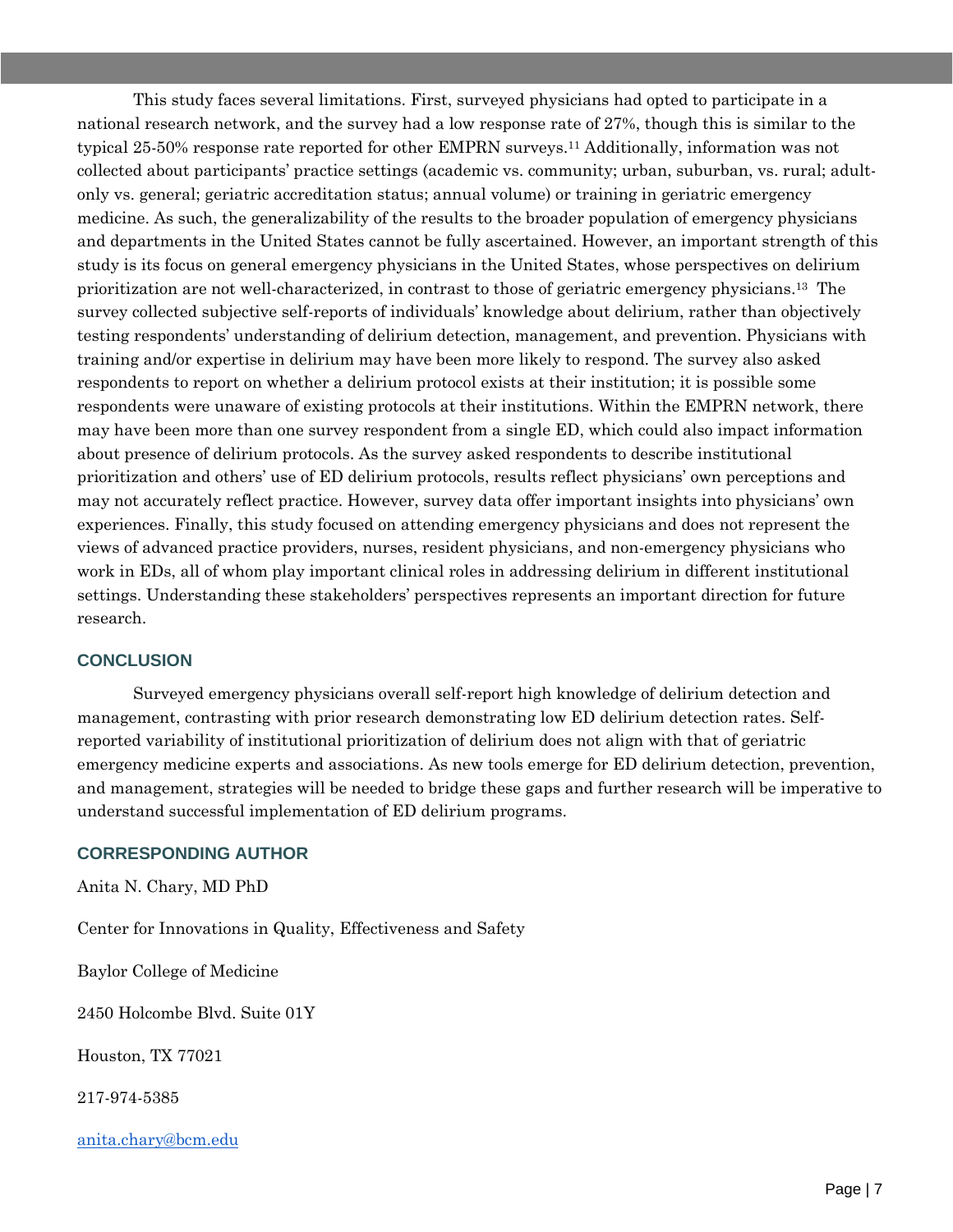# **KEY WORDS**

Delirium, emergency medicine, geriatrics, aging, dementia

# **AFFILIATIONS**

| Anita N. Chary, MD PhD          | Department of Emergency Medicine, Department of Internal Medicine, Center for<br>Innovations in Quality, Effectiveness and Safety; Baylor College of Medicine |
|---------------------------------|---------------------------------------------------------------------------------------------------------------------------------------------------------------|
| Adriane Lesser, MS              | West Health Institute                                                                                                                                         |
| Sharon K. Inouye MD MPH         | Department of Medicine, Harvard Medical School; Aging Brain Center, Marcus<br>Institute of Aging Research, Hebrew Senior Life;                                |
| Christopher R. Carpenter, MD MS | Department of Emergency, Barnes Jewish Hospital, Washington University in St.<br>Louis                                                                        |
| Amy R. Stuck, RN PhD            | West Health Institute                                                                                                                                         |
| Maura Kennedy, MD MPH           | Department of Emergency Medicine, Massachusetts General Hospital                                                                                              |

#### **CONFLICTS OF INTEREST**

This research was supported by the "Delirium Resources for the Emergency Department" Project, Gary and Mary West Health Institute (SKI). Time for this collaboration for SKI was supported by National Institute on Aging, Grant Nos. R24AG054259 and R33AG071744, and SKI holds the Milton and Shirley F. Levy Family Chair at Hebrew SeniorLife/Harvard Medical School. ANC receives support from the Houston Veterans Administration Health Services Research and Development Center for Innovations in Quality, Effectiveness, and Safety (CIN13-413). The authors otherwise have no competing interests to declare.

# **ACKNOWLEDGEMENTS**

AL, SI, CC, AS, and MK conceptualized and designed the study and survey. ANC, AL, AS, and MK managed and analyzed the data. Authors AC, AL, and MK drafted the article, and all authors reviewed, edited, and contributed substantially to its revision.

The sponsor was not involved in the design, methods, subject recruitment, data collection, analysis, and preparation of this paper.

#### **REFERENCES**

- 1. Carpenter CR, Hammouda N, Linton EA, et al. Delirium Prevention, Detection, and Treatment in Emergency Medicine Settings: A Geriatric Emergency Care Applied Research (GEAR) Network Scoping Review and Consensus Statement. *Academic Emergency Medicine*. 2020;28(1):19-35. doi:10.1111/acem.14166
- 2. Kennedy M, Webb M, Gartaganis S, et al. ED-DEL: Development of a change package and toolkit for delirium in the emergency department. *Journal of the American College of Emergency Physicians Open*. 2021;2(2). doi:10.1002/emp2.12421
- 3. Israni J, Lesser A, Kent T, Ko K. Delirium as a predictor of mortality in US Medicare beneficiaries discharged from the emergency department: a national claims-level analysis up to 12 months. *BMJ Open*. 2018;8(5):e021258. doi:10.1136/bmjopen-2017-021258
- 4. Hshieh TT, Yue J, Oh E, et al. Effectiveness of Multicomponent Nonpharmacological Delirium Interventions: A Meta-analysis. *JAMA Intern Med*. 2015;175(4):512. doi:10.1001/jamainternmed.2014.7779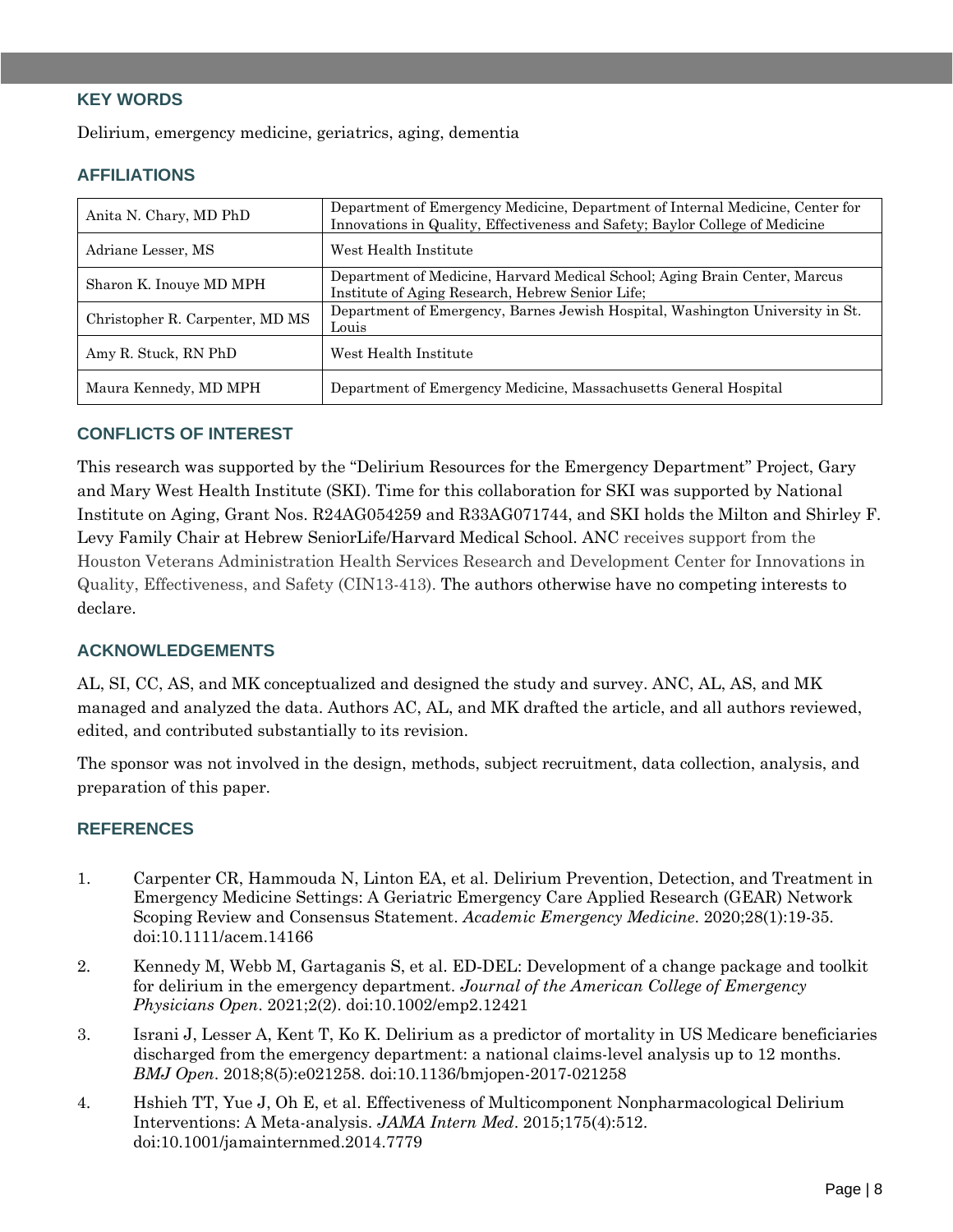- 5. American College of Emergency Physicians, American Geriatrics Society, Emergency Nurses Association, Society for Academic Emergency Medicine. Geriatric Emergency Department Guidelines. *Annals of Emergency Medicine*. 2014;63(5):e7-e25. doi:10.1016/j.annemergmed.2014.02.008
- 6. Schuster S, Singler K, Lim S, Machner M, Döbler K, Dormann H. Quality indicators for a geriatric emergency care (GeriQ-ED) – an evidence-based delphi consensus approach to improve the care of geriatric patients in the emergency department. *Scandinavian Journal of Trauma, Resuscitation and Emergency Medicine*. 2020;28(1):68. doi:10.1186/s13049-020-00756-3
- 7. Hogan TM, Losman ED, Carpenter CR, et al. Development of Geriatric Competencies for Emergency Medicine Residents Using an Expert Consensus Process. *Academic Emergency Medicine*. 2010;17(3):316-324. doi:10.1111/j.1553-2712.2010.00684.x
- 8. Ringer T, Dougherty M, McQuown C, et al. White Paper—Geriatric Emergency Medicine Education: Current State, Challenges, and Recommendations to Enhance the Emergency Care of Older Adults. *AEM Education and Training*. 2018;2(S1):S5-S16. doi:10.1002/aet2.10205
- 9. LaMantia MA, Messina FC, Jhanji S, et al. Emergency Medical Service, Nursing, and Physician Providers' Perspectives on Delirium Identification and Management. *Dementia (London)*. 2017;16(3):329-343. doi:10.1177/1471301215591896
- 10. Sri-on J, Tirrell GP, Wuthisuthimethawee P, Liu SW. Knowledge and practices of Thai emergency physicians regarding the care of delirious elderly patients. *International Journal of Emergency Medicine*. 2014;7(1):38. doi:10.1186/s12245-014-0038-z
- 11. ACEP [American College of Emergency Physicians] Now. Support EM Research: Join the Emergency Medicine Practice Research Network. *ACEP Now*. https://www.acepnow.com/article/support-em-research-join-the-emergency-medicine-practiceresearch-network/. Published September 19, 2018. Accessed February 27, 2021.
- 12. Kakuma R, Fort GGD, Arsenault L, et al. Delirium in Older Emergency Department Patients Discharged Home: Effect on Survival. *Journal of the American Geriatrics Society*. 2003;51(4):443- 450. doi:https://doi.org/10.1046/j.1532-5415.2003.51151.x
- 13. Terrell KM, Hustey FM, Hwang U, Gerson LW, Wenger NS, Miller DK. Quality Indicators for Geriatric Emergency Care. *Academic Emergency Medicine*. 2009;16(5):441-449. doi:https://doi.org/10.1111/j.1553-2712.2009.00382.x
- 14. Kennedy M, Lesser A, Israni J, et al. Reach and Adoption of a Geriatric Emergency Department Accreditation Program in the United States. *Annals of Emergency Medicine*. 2021;0(0):1-7. doi:10.1016/j.annemergmed.2021.06.013
- 15. Kennedy M, Hwang U, Han JH. Delirium in the Emergency Department: Moving From Tool-Based Research to System-Wide Change. *Journal of the American Geriatrics Society*. 2020;68(5):956-958. doi:https://doi.org/10.1111/jgs.16437
- 16. Shenvi C, Kennedy M, Austin CA, Wilson MP, Gerardi M, Schneider S. Managing Delirium and Agitation in the Older Emergency Department Patient: The ADEPT Tool. *Annals of Emergency Medicine*. 2020;75(2):136-145. doi:10.1016/j.annemergmed.2019.07.023
- 17. Elder NM, Bambach KS, Gregory ME, Gulker P, Southerland LT. Are Geriatric Screening Tools Too Time Consuming for the Emergency Department? A Workflow Time Study. *Journal of Geriatric Emergency Medicine*. 2021;2(6):1-5.
- 18. El Hussein MT, Hirst S, Stares R. Delirium in Emergency Departments: Is it Recognized? *Journal of Emergency Nursing*. Published online March 2021:S0099176721000118. doi:10.1016/j.jen.2021.01.009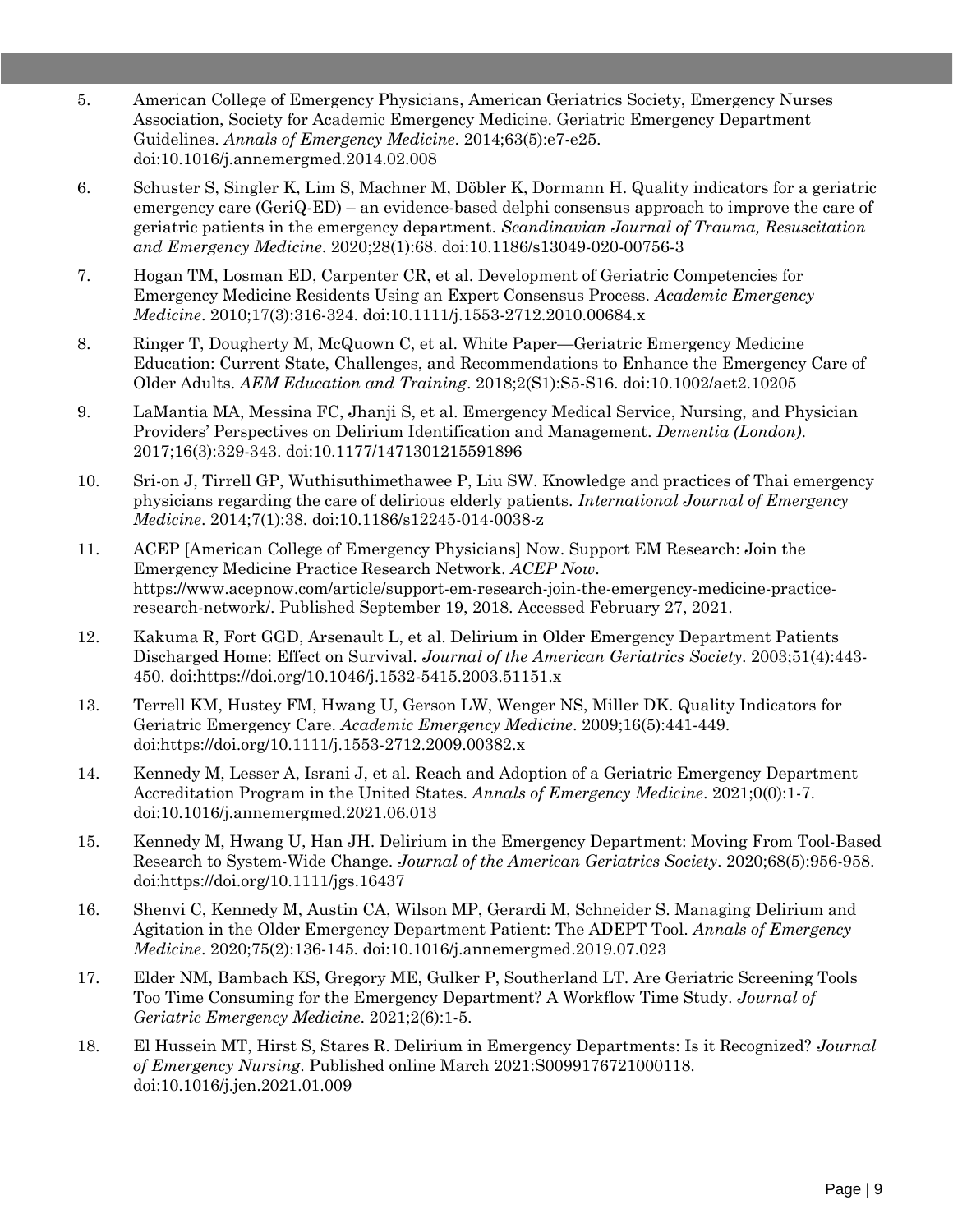- 19. Dahlstrom EB, Han JH, Healy H, et al. Delirium prevention and treatment in the emergency department (ED): a systematic review protocol. *BMJ Open*. 2020;10(10):e037915. doi:10.1136/bmjopen-2020-037915
- 20. Tong D, Epps B. Documentation and billing: Tips for hospitalists | The Hospitalist. Published August 3, 2018. Accessed November 15, 2021. https://www.thehospitalist.org/hospitalist/article/171844/mixed-topics/documentation-and-billing-tipshospitalists/page/0/1
- 21. Franks J, Anderson J, Kennedy R, Yun H. Inpatient Diagnosis of Delirium and Encephalopathy: Coding Trends in 2011-2018. *Innov Aging*. 2020;4(Suppl 1):904-905. doi:10.1093/geroni/igaa057.3329
- 22. Solberg LM, Plummer CE, May KN, Mion LC. A quality improvement program to increase nurses' detection of delirium on an acute medical unit. *Geriatric Nursing*. 2013;34(1):75-79. doi:10.1016/j.gerinurse.2012.12.009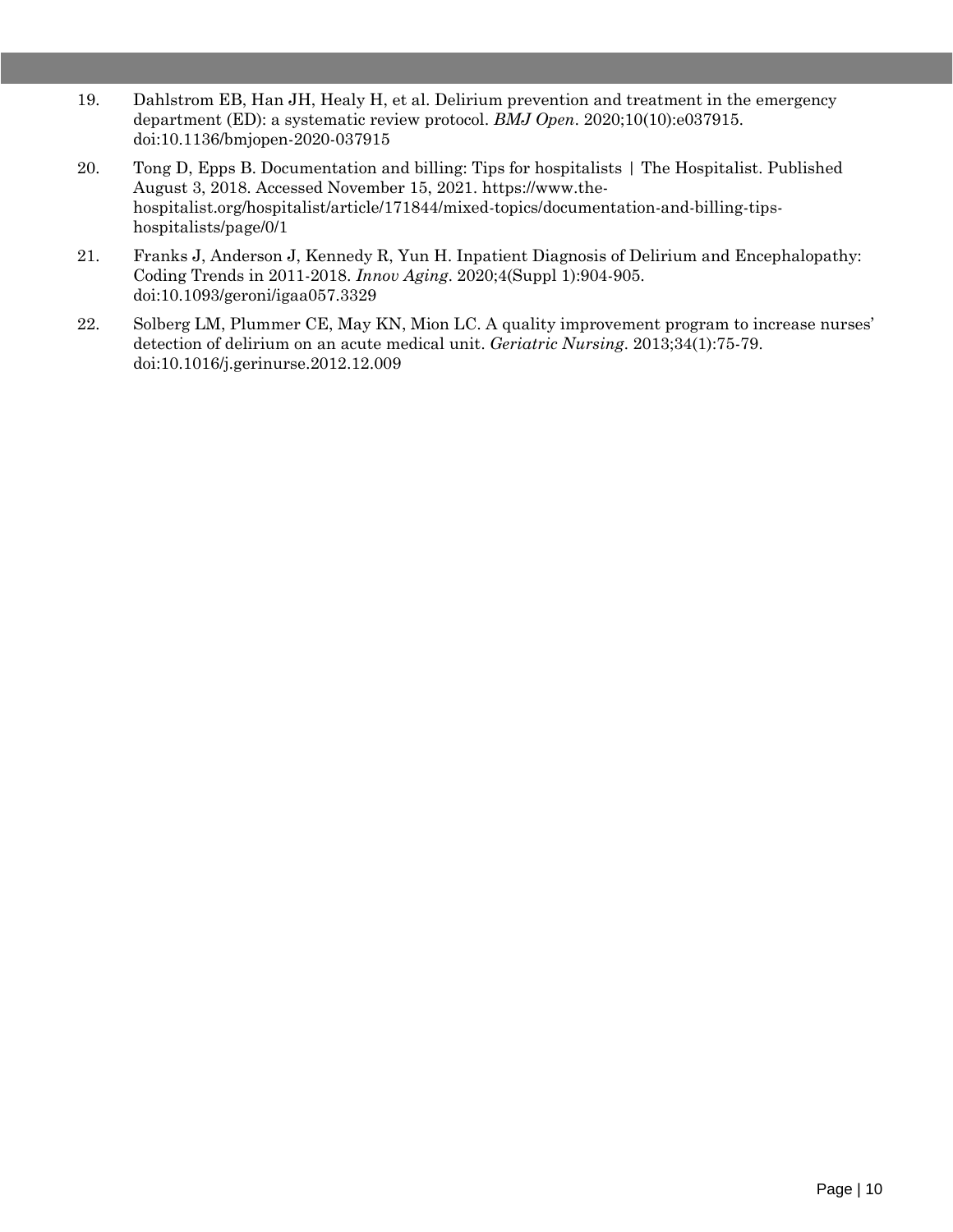#### **Supplemental Appendix A. Survey Instrument**

- 1. How would you rate your knowledge when it comes to detection and management of delirium? [] Not applicable
	- [] 1- Fundamental awareness (basic knowledge)
	- [] 2- Novice (limited experience)
	- [] 3- Intermediate (practical application)
	- [] 4- Advanced (applied theory)
	- [] 5- Expert (recognized authority)
- 2. How would you rate your knowledge when it comes to delirium prevention?

[] Not applicable

- [] 1- Fundamental awareness (basic knowledge)
- [] 2- Novice (limited experience)
- [] 3- Intermediate (practical application)
- [] 4- Advanced (applied theory)
- [] 5- Expert (recognized authority)
- 3. Is delirium documented within your medical record with any formal tool or approach?
	- [] Yes
	- $\prod$  No
- 4. Does your ED have a protocol or program in place for the detection, management and/or prevention of delirium?
	- $\prod$  No
	- [] Yes (triggers two 2nd tier questions)
		- a) What programs/protocols do you have (check all that apply)?
			- [] protocol for delirium screening/detection (triggers 3rd tier question)

Who does the initial delirium/mental status screening in your ED? (check all that apply)

- [] Triage nurse
- [] Clinical nurse
- [] Physician
- [] Nurse practitioner/physician assistant
- [] Geriatrics team
- $\Box$  Other

[] protocol for delirium management

[] protocol for delirium prevention

b) Would you say that providers use the protocol(s) (with at least 50% adherence, that is at least half the time)?

[] Yes

[] No (triggers 3rd tier question)

Why do you think the providers do not use the protocol(s)? (Check all that apply)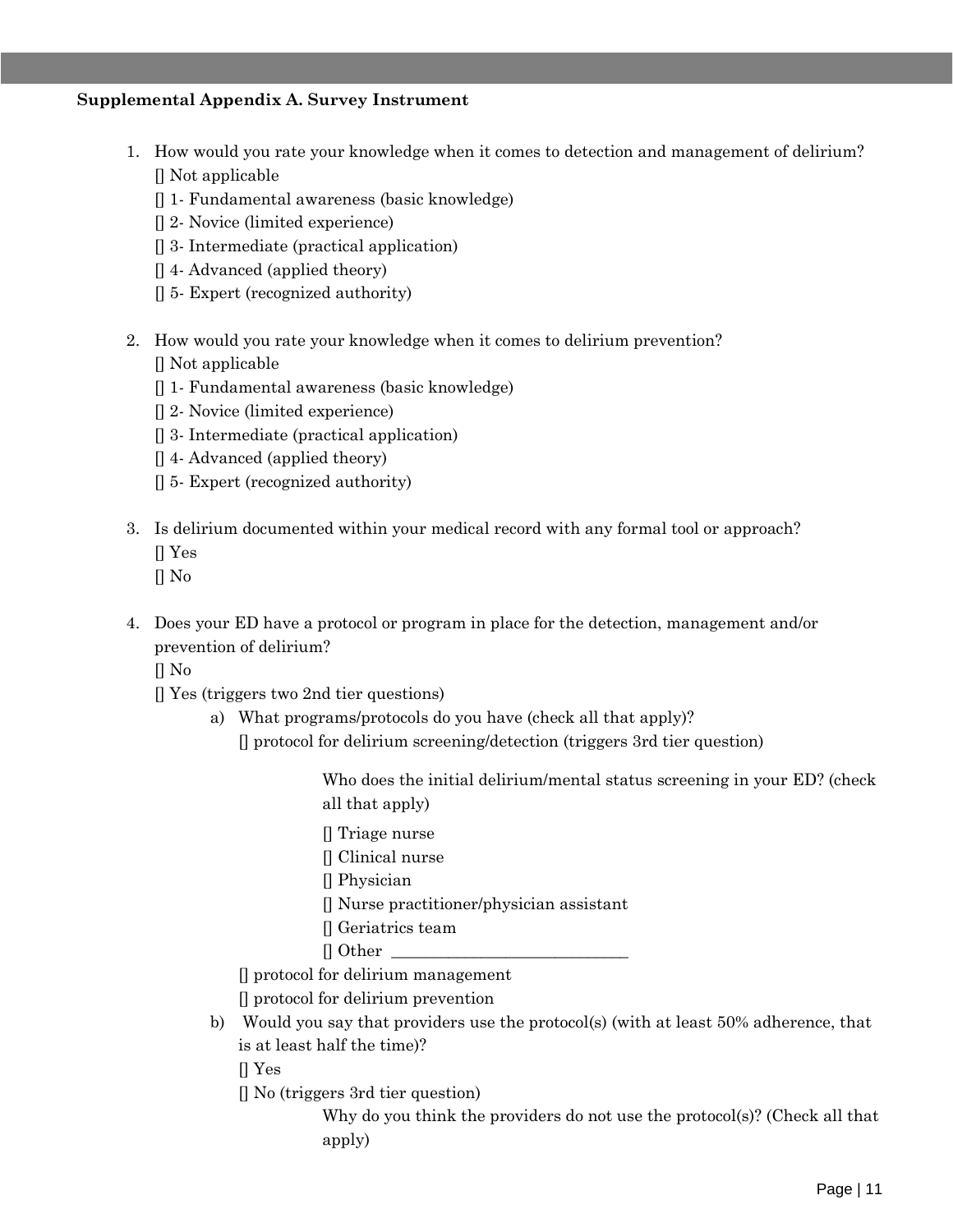- [] Time constraints
- [] Lack awareness that a protocol exists
- [] Forget a protocol exists
- [] Aren't convinced the protocol is necessary
- [] The follow-up action(s) for a positive screen aren't clear/feasible
- $\Box$  (Free text)  $\Box$
- 5. In your opinion, is delirium detection and management considered a top priority area for your ED?
	- [] 1 Very important
	- [] 2 Somewhat Important
	- [] 3 Neutral
	- [] 4 Less important
	- [] 5 Not important
- 6. In your opinion, is delirium prevention considered a top priority area for your ED?
	- [] 1 Very important
	- [] 2 Somewhat Important
	- [] 3 Neutral
	- [] 4 Less important
	- [] 5 Not important
- 7. Are you concerned about discharging patients home with unrecognized/undiagnosed delirium?
	- [] 1 Very concerned
	- [] 2 Somewhat concerned
	- [] 3 Neutral
	- [] 4 Less concerned
	- [] 5 Not concerned
- 8. What do you see as the key issues or knowledge gaps in diagnosing, preventing or managing delirium at your ED (check all that apply)?
	- [] Challenge of identifying delirium in patients with dementia
	- [] Lack of availability of collateral information for patients with dementia
	- [] Lack of knowledge or recognition of the hypoactive subtype of delirium
	- [] Lack of knowledge about what medications to order
	- [] Lack of knowledge about non-pharmacologic management strategies for delirium
	- [] Lack of knowledge about delirium prevention measures
	- $\Box$  Lack of billable code(s) for acute delirium and/or delirium prevention
	- [] Clinical time constraints
	- [] ED environment makes it challenging to implement non-pharmacologic approaches to

delirium prevention or management (untethering, early mobility, hydration, orientation, sleep, etc.)

[] Under appreciation of the clinical significance of delirium